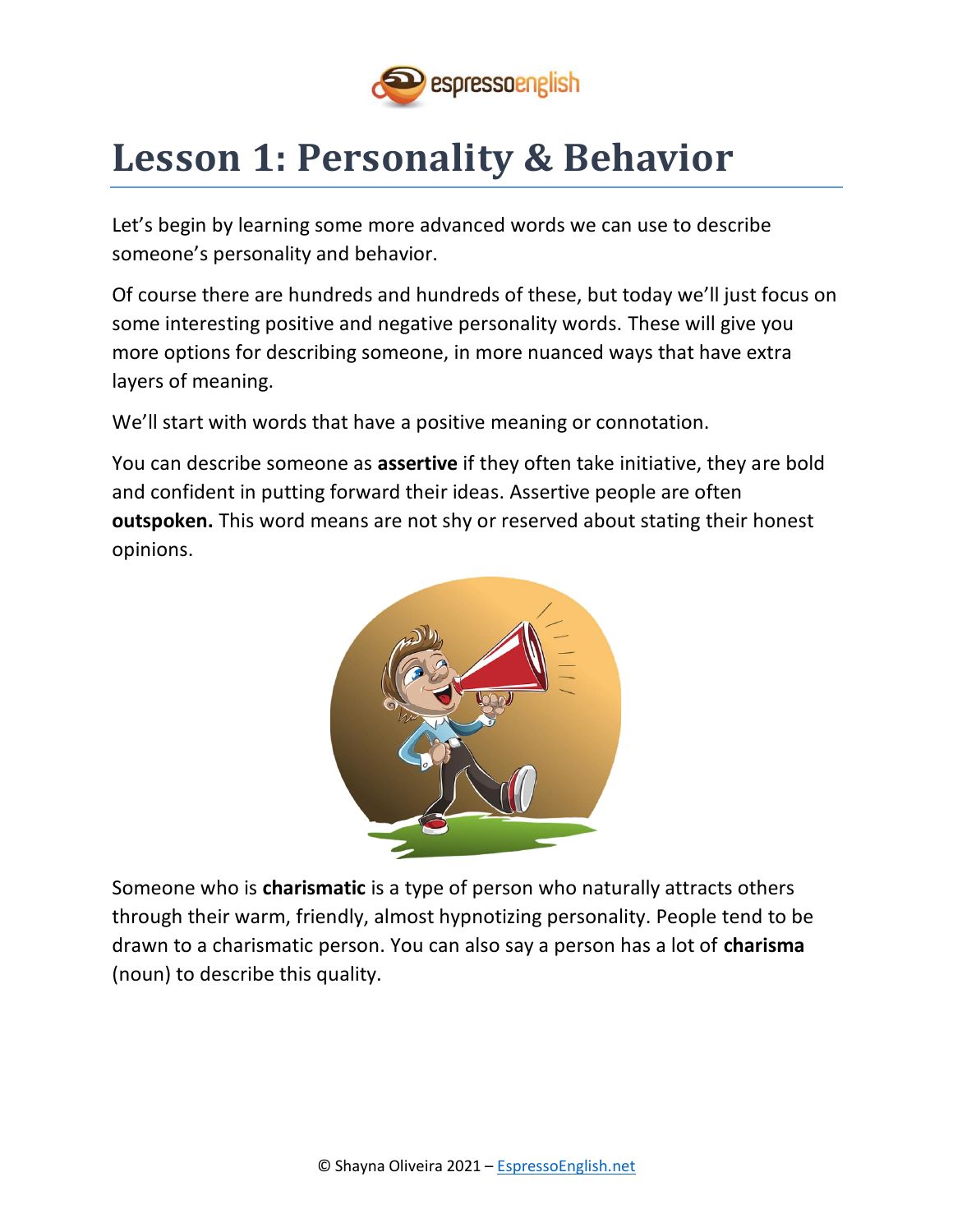



Describing someone as **cultured** means they are educated, refined, and have good manners and social skills. This type of person would also be **courteous,**  meaning they are polite and show consideration towards others, like by opening the door for someone or letting someone else go first.

When someone has a lot of knowledge and appreciation of a particular area – especially when it comes to food and the arts – you can say that person is a **connoisseur** of that area. For example, she's a **connoisseur** of fine wines if she knows a lot about them and is able to distinguish them and make good recommendations.



To talk about being calm – especially in the face of stressful circumstances – you can say the person is **composed.** Some people can remain composed even when the situation is crazy. But others might be outwardly composed (meaning they appear to be calm) but internally they are agitated.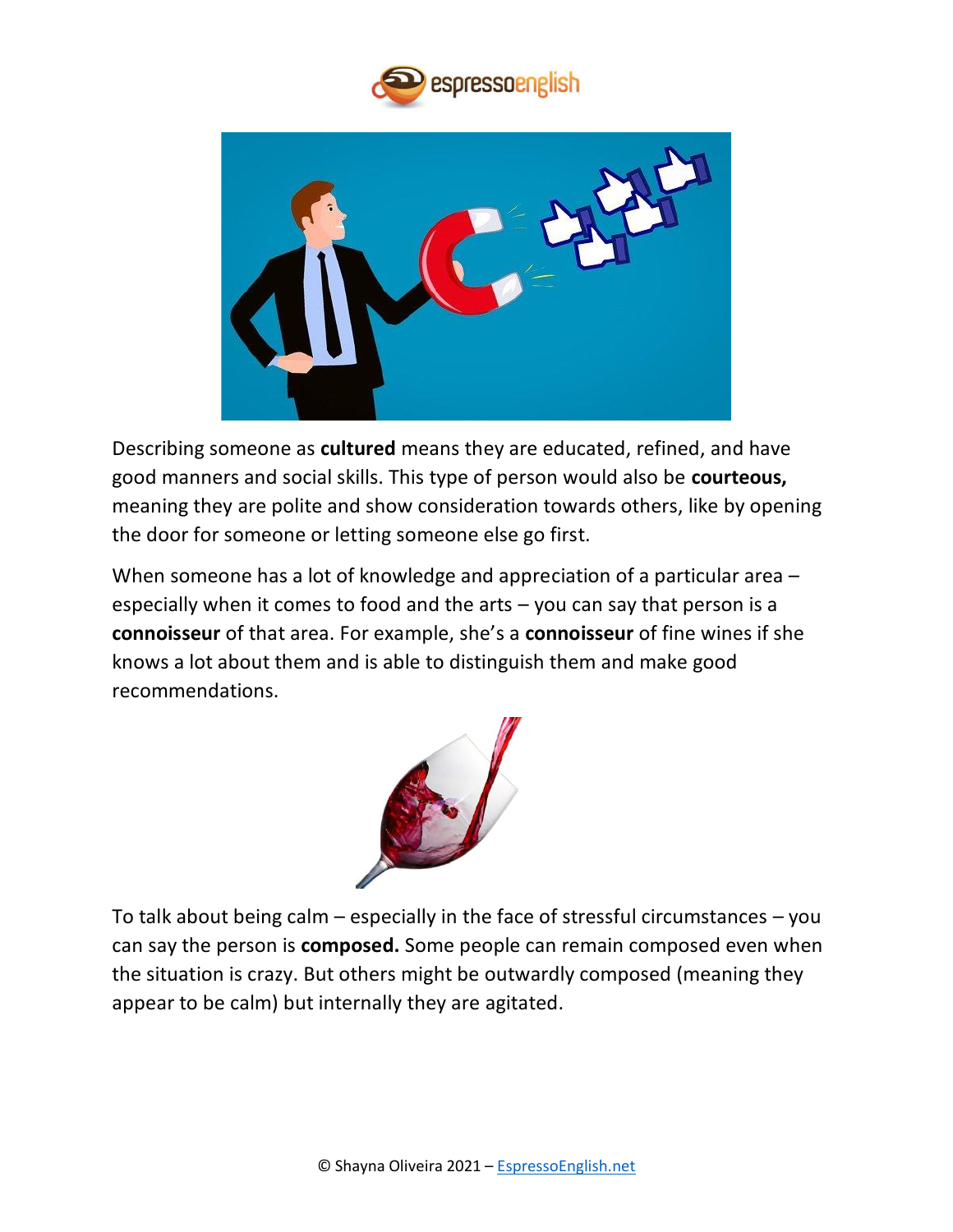



Someone who ALWAYS stays calm and is not upset or shaken even by very intense situations can be described as **unflappable** – like nothing can make them lose their calm or lose their composure.

A **conscientious** person is someone who is careful and accurate with details. They don't make careless mistakes because they check and think about things carefully. And someone who is **judicious** makes good judgments. They are intelligent and practical, so they can make good decisions.

Describing someone as **feisty** means they are full of life and have a lot of energy, an animated personality. And someone who is **witty** is clever and funny with words; they often make people smile/laugh with their speaking or writing.



Now let's look at some negative personality words.

Someone who is **callous** has a "hard heart" or appears to have no emotions or no feelings for others. A callous person would not care if other people were hurt.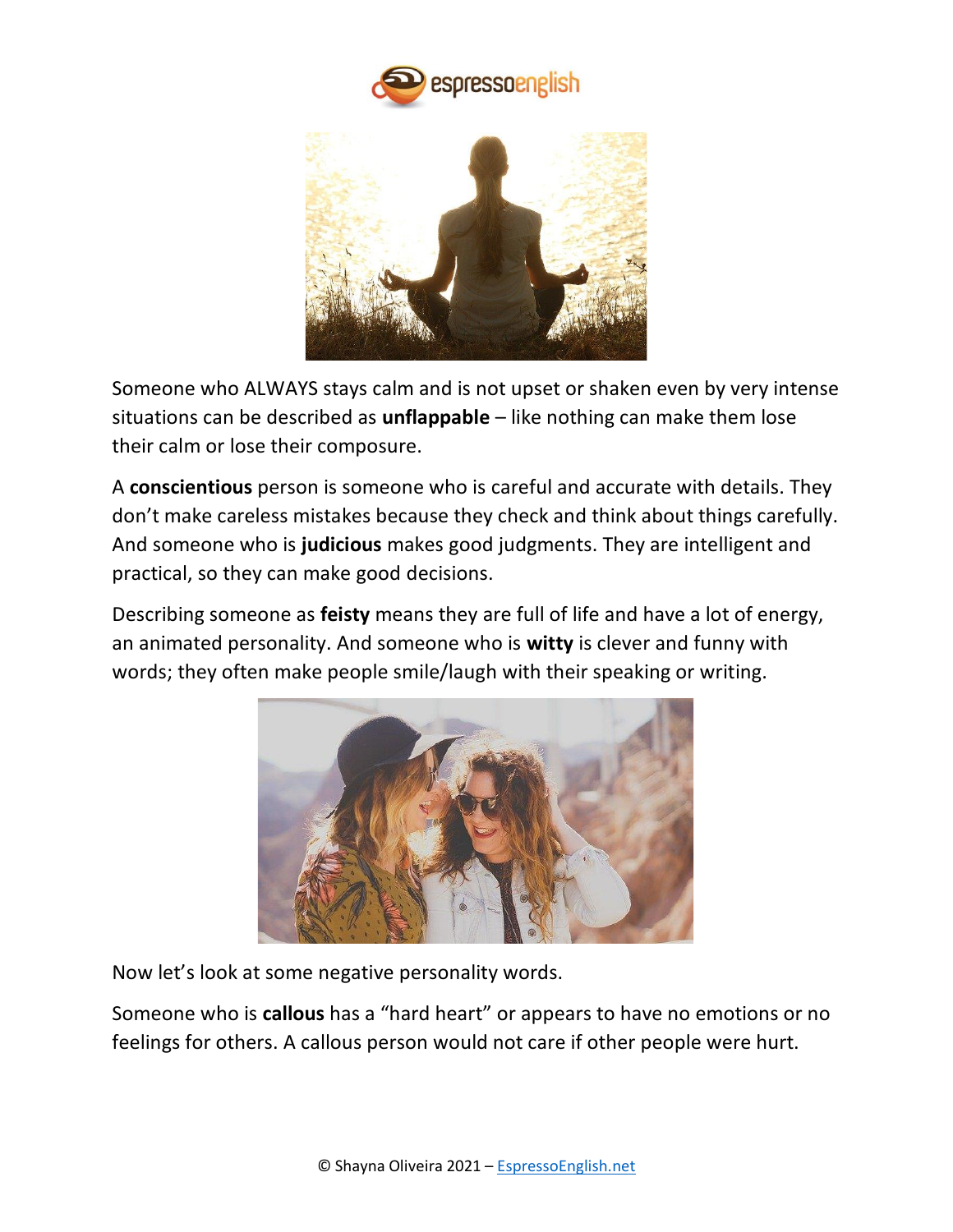

There are a lot of ways to describe someone who thinks they are better than others. You could call them **conceited, cocky** (informal), **pompous,** or **condescending.**

Someone who is especially annoying, or their behavior, can be described as **obnoxious.** It really bothers and irritates you.

One obnoxious type of person is one who is **meddlesome** or **nosy** – this is a person who wants to know about or interfere in other people's private affairs.



Another annoying personality trait is being **tactless**, meaning someone who does not have manners and often says or does things that offend other people or hurt their feelings.

Speaking of feelings, a person who is **moody** or **temperamental** is one whose emotions change very frequently, and it's impossible to predict whether they'll be excited or depressed.

Someone who easily gets irritated or impatient can be described as **testy.** You have to be careful because even little things can annoy or anger them.

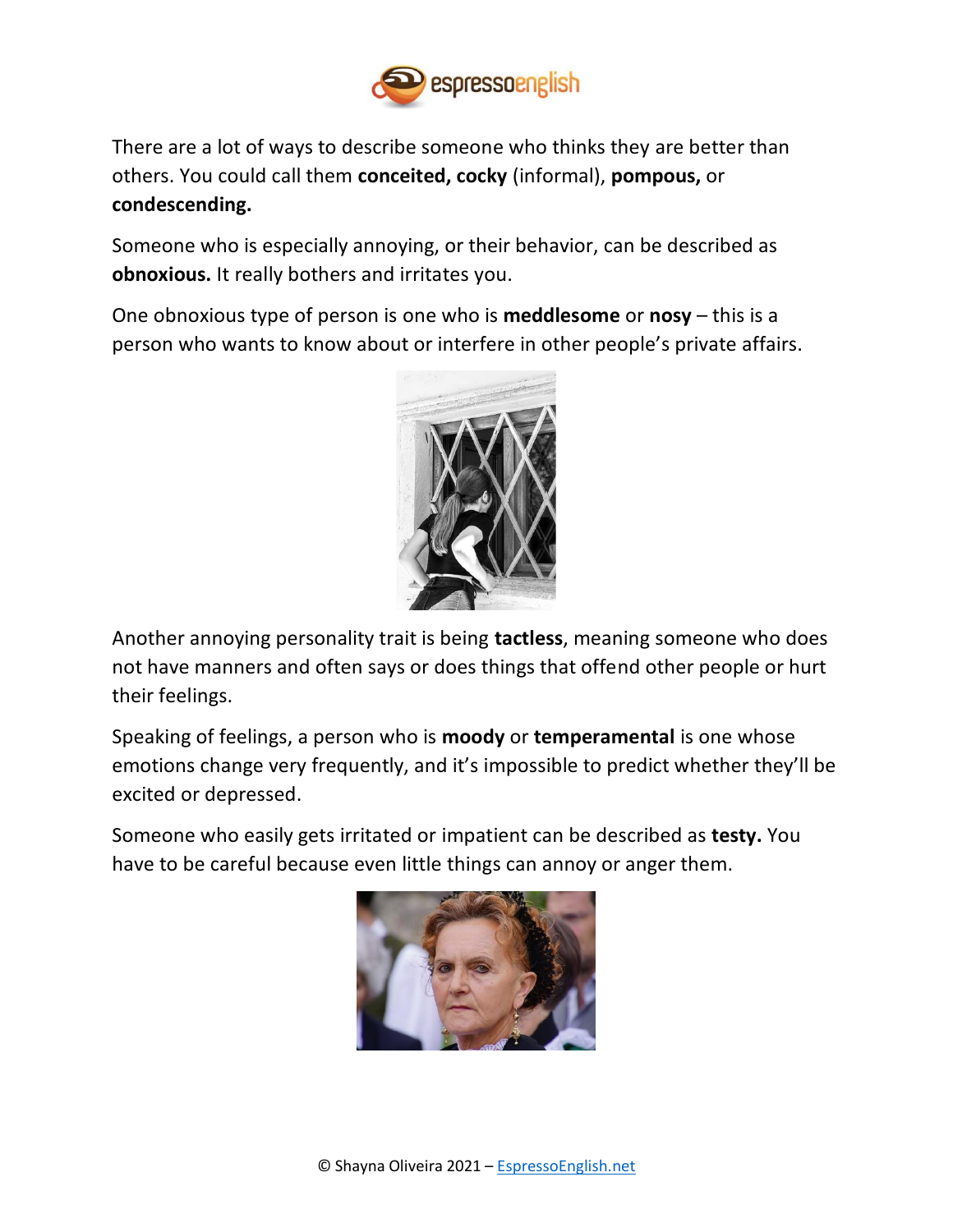

A **cynical** person tends to have a negative perspective and believe the worst about everything and everyone – they think most people are selfish and most ideas will fail, so they tend to criticize.

Finally, someone who is **slovenly** or **a slob** is habitually messy in their appearance or in their home; they don't have good hygiene/dress or they don't clean up.



Now you know 21 great words for describing people! Go ahead and try the quiz to put these words into practice and make sure you understand when each one is used.

**Join the [Advanced Vocabulary](https://www.espressoenglish.net/advanced-vocabulary-and-collocations-course/) & Collocations Course**

#### **to get all 45 lessons like this!**

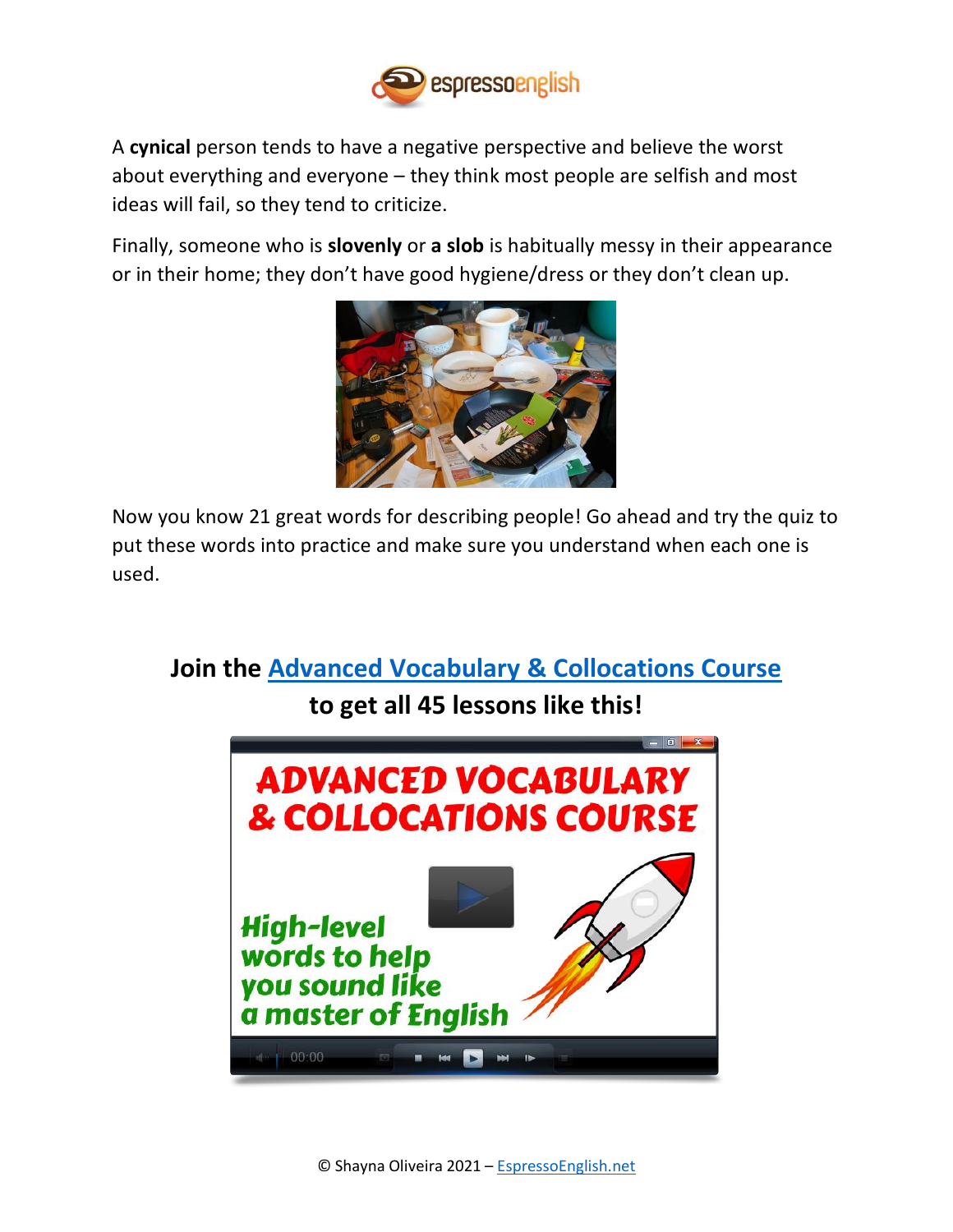

#### **Review & Practice Pronunciation:**

| assertive (adj.)           | takes initiative; bold and confident in putting |  |  |
|----------------------------|-------------------------------------------------|--|--|
|                            | forward ideas                                   |  |  |
| outspoken (adj.)           | not shy or reserved about stating opinions      |  |  |
| charismatic (adj.)         | naturally attracts others through warm,         |  |  |
| charisma (n.)              | friendly personality                            |  |  |
| cultured (adj.)            | educated, refined, with good manners and        |  |  |
|                            | social skills                                   |  |  |
| courteous (adj.)           | polite and show consideration towards           |  |  |
|                            | others                                          |  |  |
| connoisseur (n.)           | has a lot of knowledge and appreciation of a    |  |  |
|                            | particular area                                 |  |  |
| composed (adj.)            | stays calm in the face of stressful             |  |  |
|                            | circumstances                                   |  |  |
| unflappable (adj.)         | always calm, like nothing can make them         |  |  |
|                            | upset or agitated                               |  |  |
| conscientious (adj.)       | careful and accurate with details               |  |  |
| judicious (adj.)           | makes good judgments                            |  |  |
| feisty (adj.)              | full of life with an animated personality       |  |  |
| witty (adj.)               | clever and funny with words                     |  |  |
| callous (adj.)             | appears to have no emotions or feelings for     |  |  |
|                            | others                                          |  |  |
| conceited, cocky, pompous, | arrogant, think they are better than others     |  |  |
| condescending (adj.)       |                                                 |  |  |
| obnoxious (adj.)           | especially annoying                             |  |  |
| meddlesome/nosy (adj.)     | wants to know about or interfere in other       |  |  |
|                            | people's private affairs                        |  |  |
| tactless (adj.)            | has no manners                                  |  |  |
| moody/temperamental (adj.) | emotions change very frequently and             |  |  |
|                            | unpredictably                                   |  |  |
| testy (adj.)               | easily gets irritated or impatient              |  |  |
| cynical (adj.)             | has a negative perspective and believes the     |  |  |
|                            | worst                                           |  |  |
| slovenly (adj.)            | habitually messy in appearance or               |  |  |
| $a$ slob $(n.)$            | environment                                     |  |  |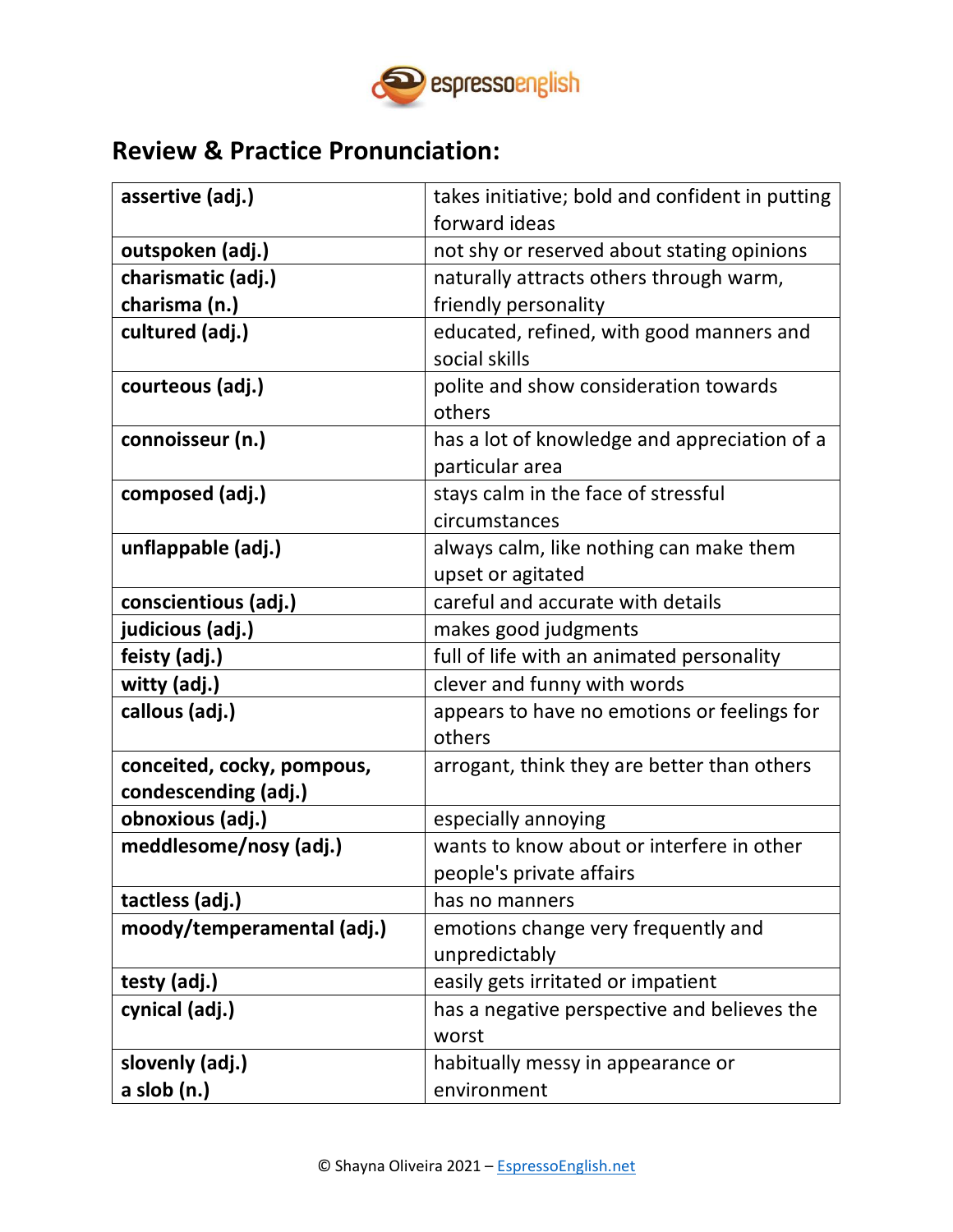

# **Quiz – Lesson 1**

\_\_\_\_\_\_\_\_\_\_\_\_\_\_.

*Complete each sentence with a word from the box.*

| assertive   | condescending | cynical   | outspoken     |
|-------------|---------------|-----------|---------------|
| callous     | connoisseur   | feisty    | slob          |
| charismatic | conscientious | nosy      | temperamental |
| composed    | courteous     | obnoxious | testy         |

- 1. He ended a 5-year relationship by breaking up with his girlfriend via text message. How could he be so \_\_\_\_\_\_\_\_\_\_\_\_\_?!
- 2. I can't stand it when my coworkers eat crunchy snacks at their desks the sound is so \_\_\_\_\_\_\_\_\_\_\_\_\_\_\_\_\_\_.
- 3. The congregation of that church is growing fast because the pastor is so
- 4. I tend to get \_\_\_\_\_\_\_\_\_\_\_\_\_\_ and lose my temper easily when I'm stressed out.
- 5. I'm teaching my kids to be \_\_\_\_\_\_\_\_\_\_\_\_\_\_\_\_\_\_ and let others go first.
- 6. It's rude to ask people when they're planning on having children that's really \_\_\_\_\_\_\_\_\_\_\_\_\_\_\_\_.
- 7. My cousin has been acting super The Section over since she got into that elite college.
- 8. He's so \_\_\_\_\_\_\_\_\_\_\_\_\_; he always focuses on something bad, even in the best situation.
- 9. She's very **Exercise 20** about the issue of animal rights; she frequently brings it up during interviews.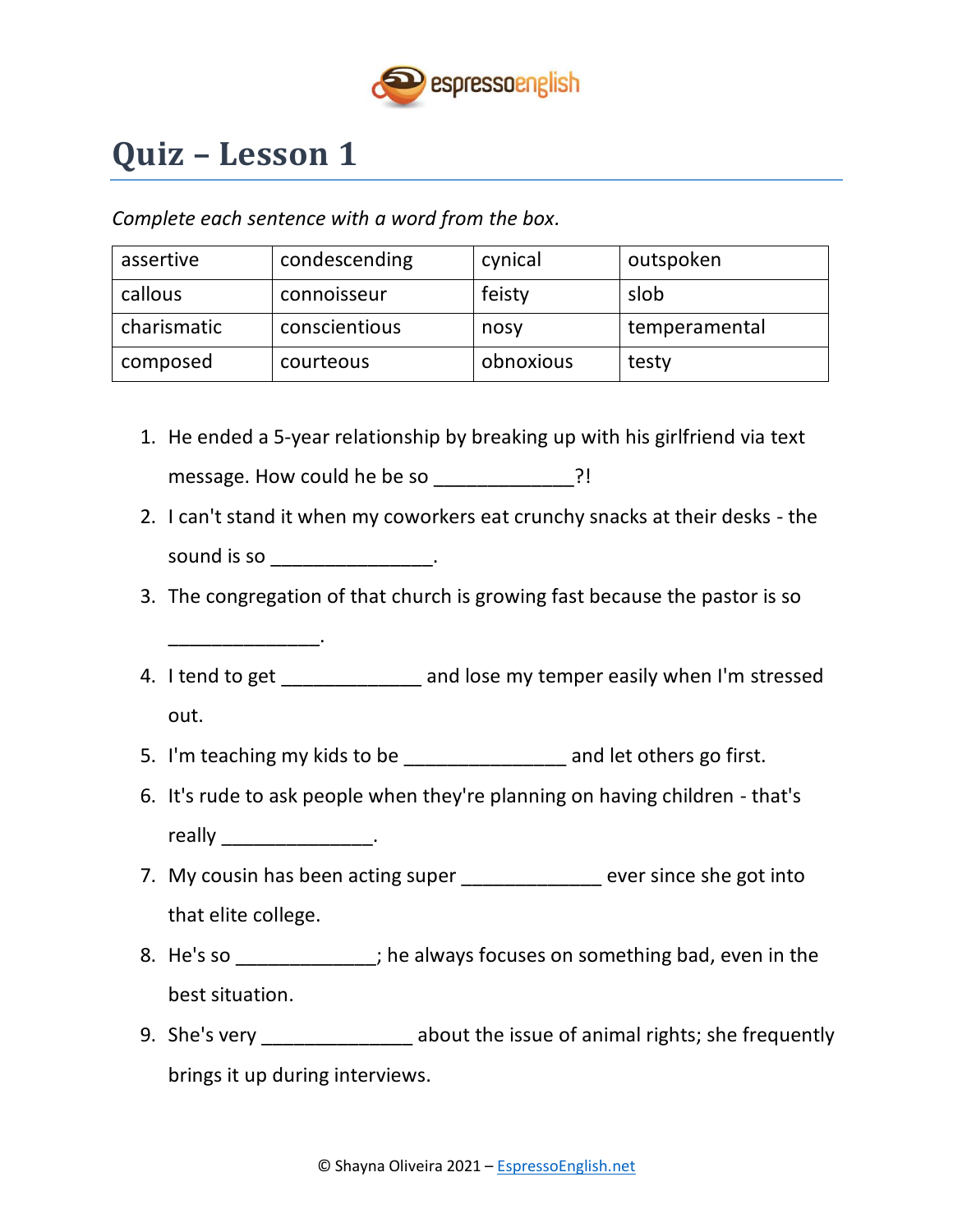

- 10.The \_\_\_\_\_\_\_\_\_\_\_\_\_\_ student checked over her work three times before handing it in.
- 11.I'm a **the of classical music; I've been studying it my whole** life.
- 12. The manager is really \_\_\_\_\_\_\_\_\_\_\_\_\_\_\_\_\_\_ and you never know whether he's having a good day or a bad day.
- 13.Ugh, please throw away that half-eaten food from yesterday you're such a

 $\frac{1}{\sqrt{2}}$ 

- 14. We're looking for an intern who is enough to identify problems and propose solutions.
- 15.I have a hard time staying example when an angry customer is yelling at me.
- 16. My grandmother was quite \_\_\_\_\_\_\_\_\_\_\_\_\_\_\_; she was always the life of the party.

### **Writing Exercises – Lesson 1**

*If you [join the version of the course with teacher feedback,](https://www.espressoenglish.net/advanced-vocabulary-and-collocations-course/) then you can send in your answers and get correction from the Espresso English teaching team!*

- 1. Do you consider being assertive and outspoken a positive or a negative quality?
- 2. Describe someone you know who is charismatic.
- 3. Talk about a time when you were very conscientious.
- 4. Write about a situation when you had to stay composed.